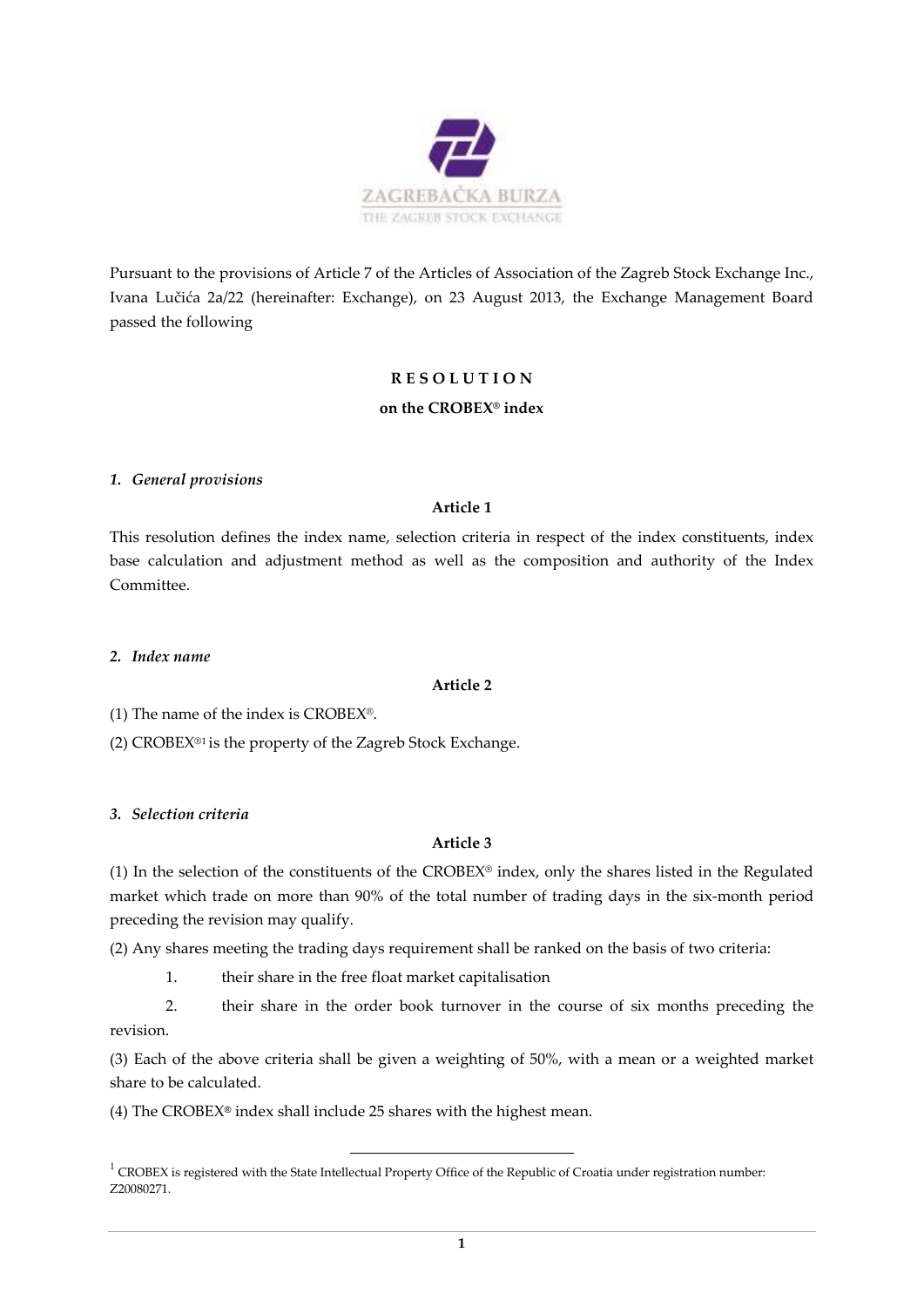(5) In case of the issuers with more than one class of shares which meet the criteria for inclusion in the CROBEX**®** index, only one class of shares with a higher ranking shall be included.

### *4. Tolerance zone*

### **Article 4**

(1) In order to ensure the index stability, a 23/28 tolerance zone shall apply in its revision.

(2) It means that the 22 (twenty-two) top-ranking shares will be admitted to the revised CROBEX© index directly. The 3 (three) remaining constituents will be selected from among the shares ranking 23rd to 28th, with precedence given to the constituents of a higher rank in the previous CROBEX**®** index.

#### *5. Base calculation and adjustment method*

#### **Article 5**

(1) the CROBEX® index shall be calculated as a ratio of the free float market capitalisation and the free float market capitalisation on the base date.

(2) The free float market capitalisation of a particular share shall be calculated as the product of the number of shares in the issue, the free float factor and the last share price.

(3) The portion of the share's free float market capitalisation in the total market capitalisation of the CROBEX® index on the regular revision date may not exceed 10%.

(4) If the share is not traded on a particular day, its last price in the previous session shall be used.

(5) The index shall be calculated continuously in the course of the trading session according to the following formula:

$$
I_{t}^{j} = \frac{\sum_{i=1}^{n} p_{i,t}^{j} \cdot q_{i,T} \cdot f_{i,T}}{K_{T} \cdot \sum_{i=1}^{n} p_{i,T} \cdot q_{i,T} \cdot f_{i,T}} \cdot B
$$

*I t j* CROBEX® index value on day *t* at time *j*

 $p_{i,t}^{\phantom{i,j}j}$ , last price of share *i* on day *t* at time *j* 

 $q_{i,T}$ number of shares *i* in the issue of their portion on revision day *T* 

 $f_{i,I}$ free float factor of share *i* on the last day of the month preceding revision day *T*

*B* index base value, set at 1000 on 1 July 1997

- $p_{i,I}$  last price of share *i* on base date or the day preceding its inclusion in the CROBEX® index (in case of subsequent inclusion)
- $K_r$ index base adjustment coefficient on revision day *T*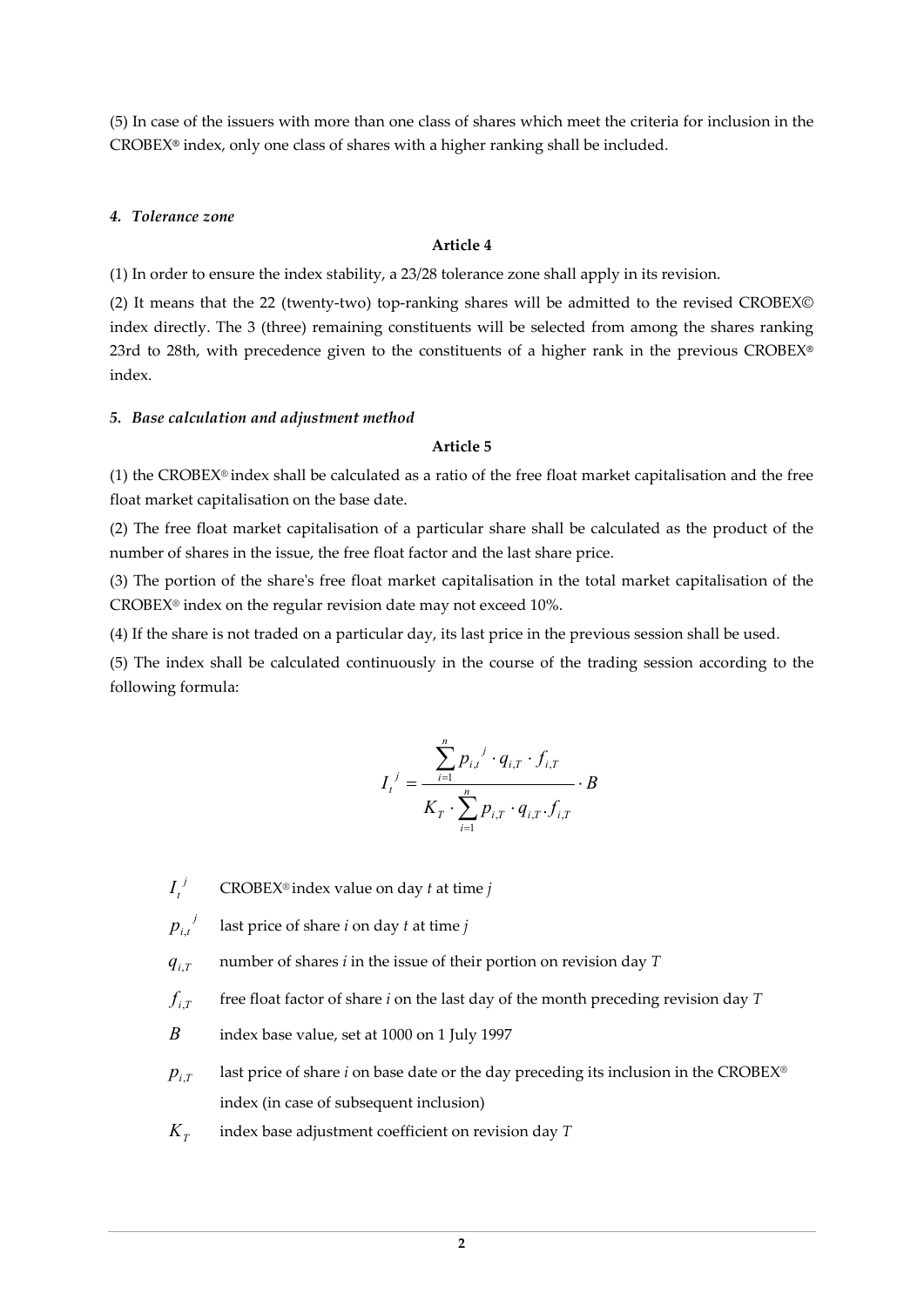#### *6. Free float*

#### **Article 6**

The following shall not be deemed free float:

- 1. the Issuer's own (treasury) shares
- 2. shares held by the persons controlling 5% or more of the total outstanding in the respective issue, unless shares are held by pension and investment funds.

### *6.1. Free float factor*

# **Article 7**

(1) In respect of the shares with a free float below 20%, the free float factor shall be determined by rounding up the free float figure to the next integer.

(2) In respect of the shares with a free float exceeding 20%, the free float factor shall be determined by rounding up the free float figure to the next multiple of 5 (five).

#### *7. Index base adjustment*

# **Article 8**

(1) The CROBEX® index base shall be adjusted if new shares are included in the index or if current constituents are removed from the index and whenever the free float factor changes due to an alteration in the number of shares in the issue of a constituent to ensure the time comparability of the index.

(2) The CROBEX® index base adjustment coefficient is calculated as follows:

$$
K_{T+1} = K_T \cdot \frac{I(T)}{I(T)}
$$

 $I(T')$  CROBEX<sup>®</sup> index value after the change on day *T I*(*T*) CROBEX<sup>®</sup> index value prior to the change on day *T T* revision date

### *8. Index revision*

#### **Article 9**

The index revision may be regular or extraordinary.

### *8.1. Regular index revision*

### **Article 10**

(1) The CROBEX® index shall be revised after the close of trading on the third Friday in March and September, with the revision applying as of the following trading session.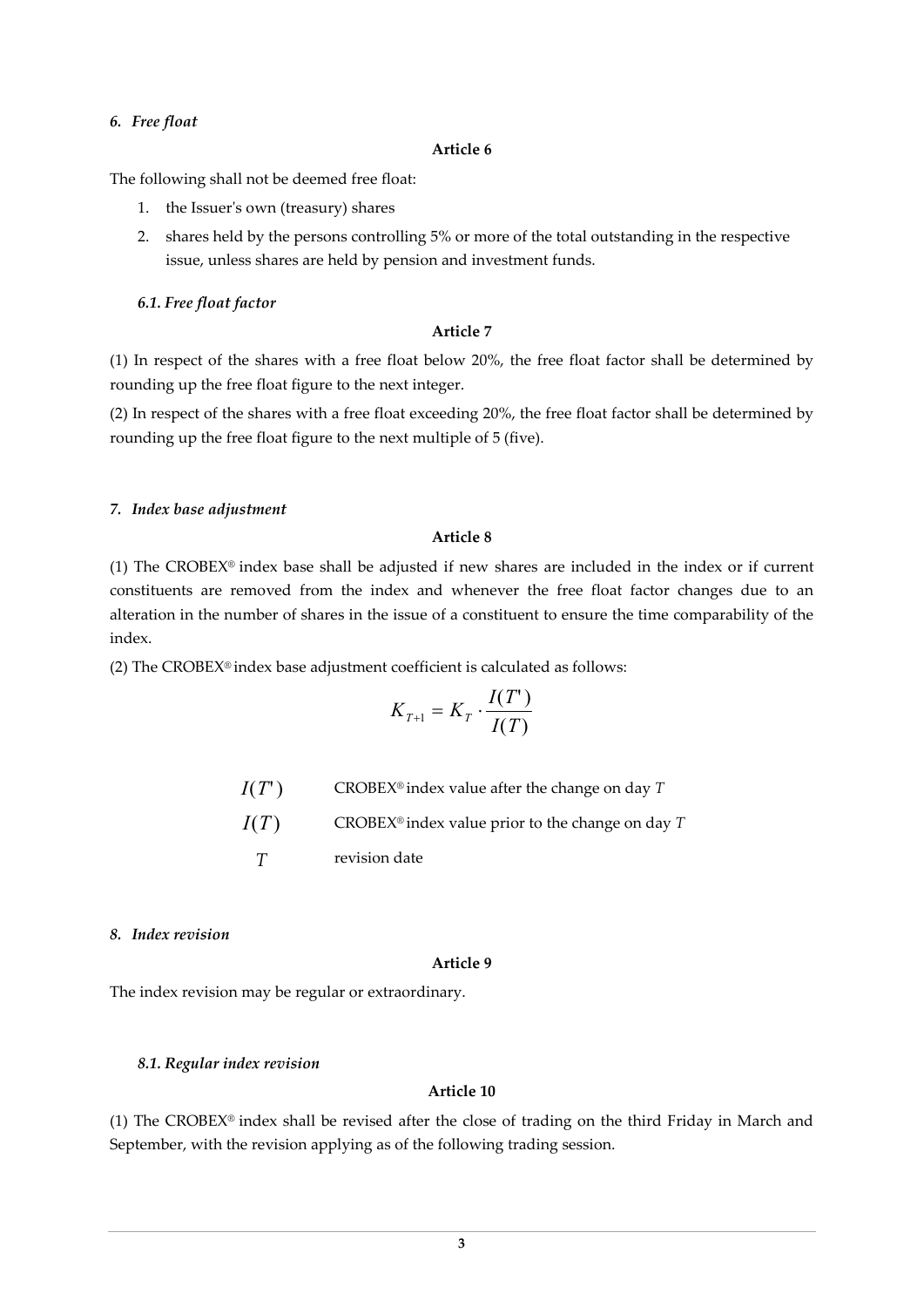(2) The CROBEX® index shall be revised on the basis of trading data from the six-month period preceding the revision, and any change in the index composition shall be disclosed to the public.

# *8.2. Extraordinary index revision*

# **Article 11**

(1) In case of extraordinary events which may affect the objectivity and credibility of the CROBEX® index occurring between two regular revisions, the Index Committee may conduct an extraordinary revision of the CROBEX ® index.

(2) The following events in particular shall be deemed extraordinary:

- 1. corporate actions (e.g. stock split or reverse stock split, capital increase or reduction, squeeze out, company takeover, acquisition, merger, division of joint stock companies etc.),
- 2. delisting of a particular share,
- 3. long-term trading suspension in respect of a particular share,
- 4. opening of bankruptcy or liquidation proceedings against the company.

(3) When an index constituent is removed in case of events referred to in paragraph 2 of this Article, no new share shall be included in the index in the course of extraordinary revision but the index shall continue with fewer constituents than those stipulated in this Resolution.

# *8.3. Extraordinary events*

*8.3.1. Stock split* 

# **Article 12**

(1) Stock split is such a corporate action by which the issuer, pursuant to a resolution passed at the general meeting, without changing the company's equity capital, increases the number of shares outstanding by reducing the nominal value of shares in the initial issue or else increases the number of shares issued without a nominal value by issuing two or more shares to each shareholder instead of one previously held.

(2) The number of shares outstanding in the index shall rise, with their price falling in proportion to the stock split ratio. The index adjustment coefficient shall remain unchanged.

(3) The change referred to in paragraph 2 of this Article shall apply following a notification by the Central Depository and Clearing Company (hereinafter: CDCC) on the stock split being conducted, after the close of the last trading session in the current number of shares in the issue. The foregoing changes shall become effective in the subsequent trading session (ex-date)*.*

# *8.3.2. Reverse stock split*

# **Article 13**

(1) Reverse stock split is such a corporate action by which the issuer, pursuant to a resolution passed at the general meeting, without changing the company's equity capital, reduces the number of shares outstanding by increasing the nominal value of shares in the initial issue or else reduces the number of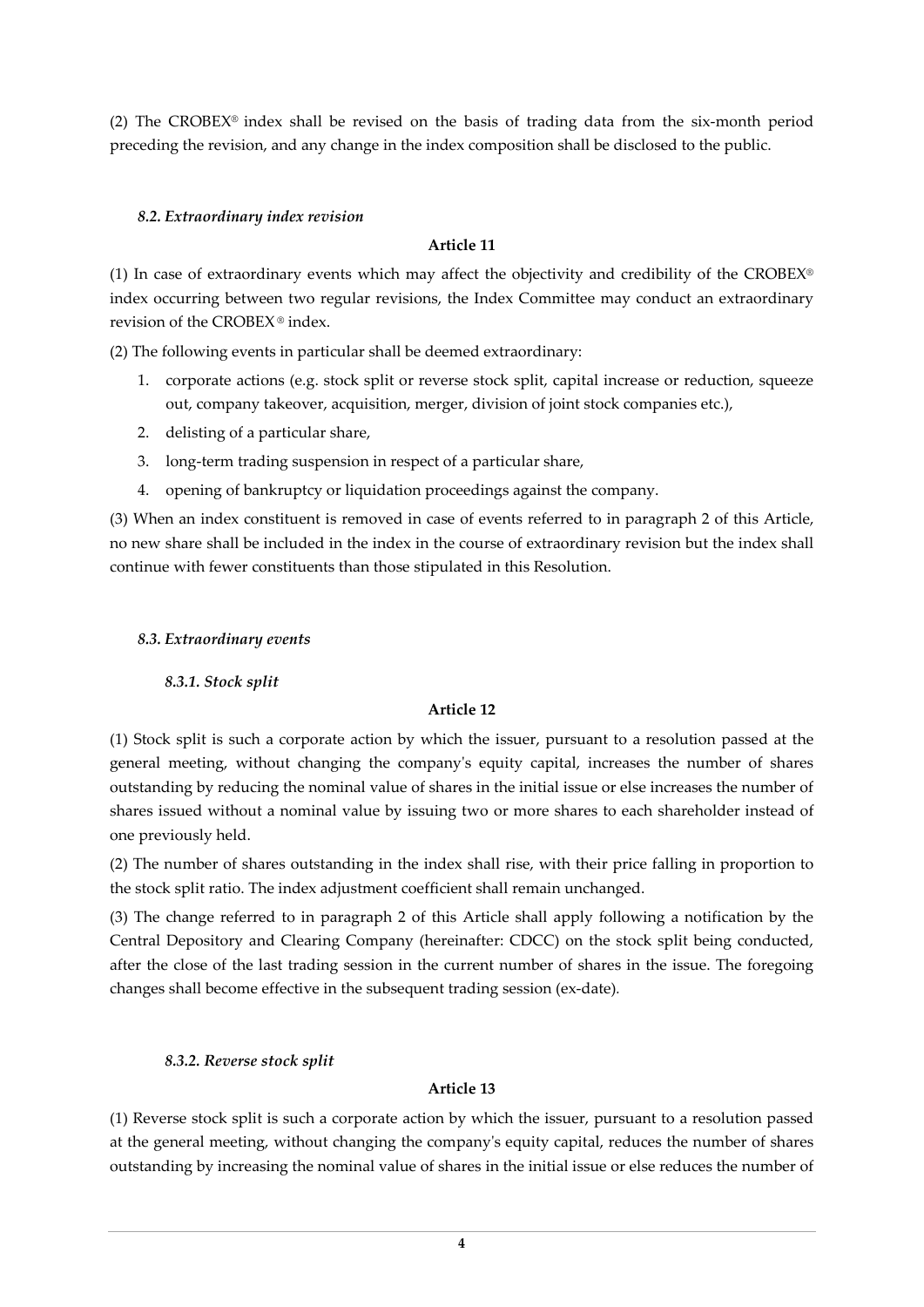shares issued without a nominal value by issuing one share to each shareholder instead of two or more previously held.

(2) The number of shares outstanding in the index shall fall, with their price rising in proportion to the reverse stock split ratio. The index base adjustment coefficient shall remain unchanged.

(3) The change referred to in paragraph 2 of this Article shall apply following CDCC notification on the reverse stock split being conducted, after the close of the last trading session in the current number of shares in the issue. The foregoing changes shall become effective in the subsequent trading session (ex-date).

# *8.3.3. Stock dividend*

# **Article 14**

(1) Stock dividend is such a corporate action by which the issuer distributes a certain number of newly issued shares to all current shareholders in proportion to their participation in the company's equity capital*.*

(2) The number of shares outstanding in the index shall rise, with their price falling in proportion to the bonus issue ratio. The index base adjustment coefficient shall remain unchanged.

(3) The change referred to in paragraph 2 of this Article shall apply following general assembly decision, after the close of the last trading session in the current number of shares in the issue. The foregoing changes shall become effective in the subsequent trading session.

(4) If the first day of trading without the right to grant new shares falls before the general meeting passes a resolution on the capital increase, the Index Committee shall remove the respective constituent from the index.

(5) On receipt of general assembly decision, the Index Committee shall include previously removed constituent back in the index after the close of trading. The foregoing changes shall become effective in the subsequent trading session.

# *8.3.4. Rights issue*

# **Article 15**

(1) Rights issue is such a corporate action by which the issuer offers a certain number of newly issued shares for sale to all current shareholders.

(2) If the shares are issued at a premium, i.e. at a subscription price higher than their market price, no extraordinary index revision shall be conducted.

(3) If the shares are issued at a discount, i.e. at a subscription price lower than their market price, extraordinary index revision shall be conducted and a new index base adjustment coefficient calculated.

(4) In the case referred to in paragraph 3 of this Article, the new index base adjustment coefficient shall be calculated after the close of trading session on the last day with the right to purchase new shares (cum = ex-date -1). The index base adjustment coefficient shall be calculated in the manner defined in Article 8 paragraph 2 of this Resolution by using a theoretical share price on the ex-date according to the following formula: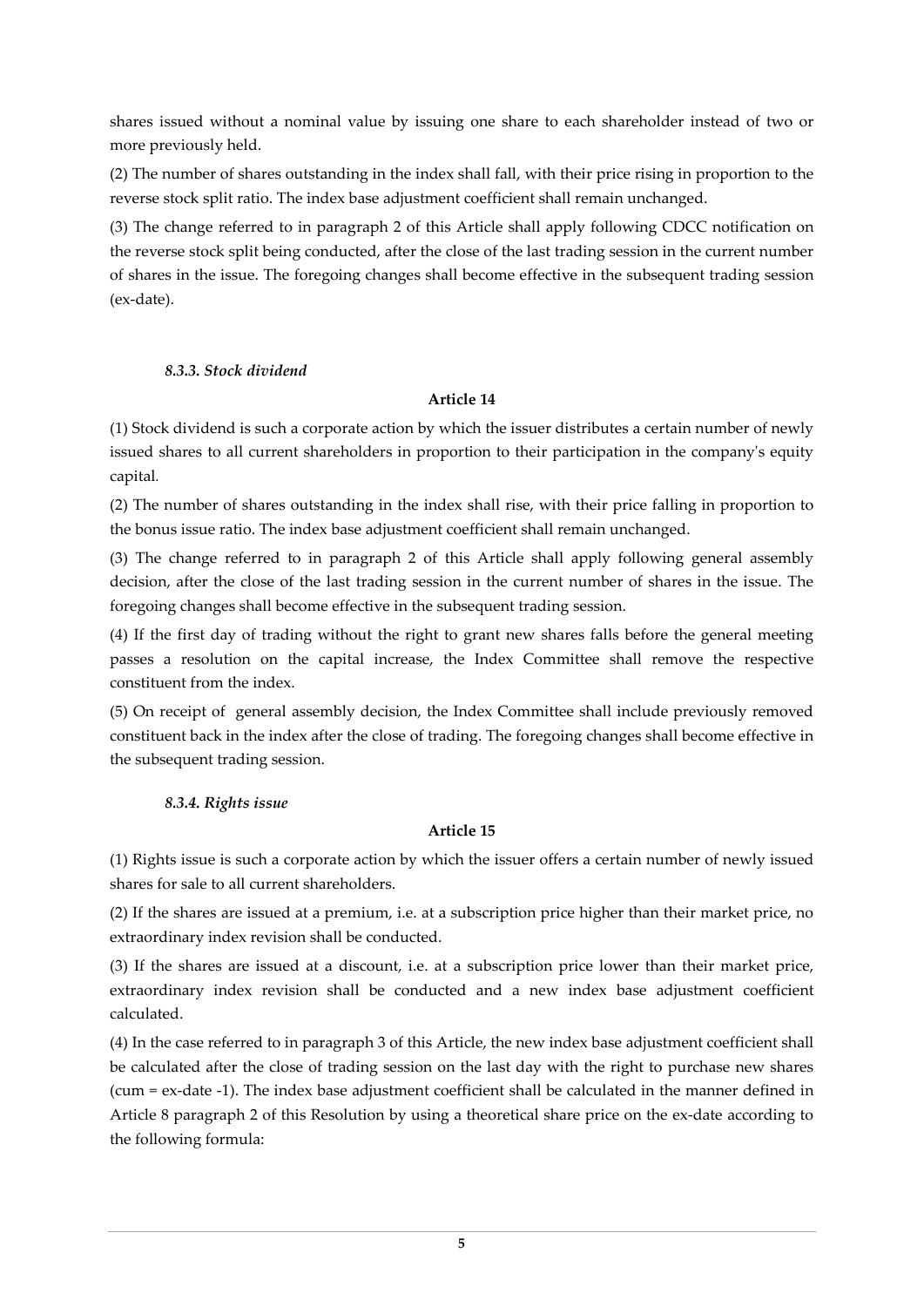$$
p_{ex} = \frac{p_{cum} * m + P_s * n}{m + n}
$$

- $p_{\scriptscriptstyle e}$ theoretical share price on the day it trades without the right to purchase new shares (exdate)
- *pcum* theoretical share price in the last trading session with the right to purchase new shares (exdate -1)
- $P_{S}$ subscription price of new shares for current shareholders
- m number of shares outstanding before capital increase
- n new share issuance

(5) Once the new share issue is listed on the Exchange, the number of shares outstanding in the index shall rise, provided that the new share issuance exceeds the current number of shares by at least 10%. Otherwise, the number of shares shall be altered in the first subsequent regular index revision.

(6) If the first day of trading without the right to grant new shares falls before the general meeting passes a resolution on the capital increase, the Index Committee shall remove the respective constituent from the index.

(7) On receipt of general assembly decision, the Index Committee shall include previously removed constituent back in the index.

### *8.3.5. Capital increase through the public offer*

### **Article 16**

(1) Capital increase through the public offer is such a corporate action by which the issuer offers a public a certain number of newly issued shares for sale.

(2) Once the new share issue is listed on the Exchange, the number of shares outstanding in the index shall rise, provided that the new share issuance exceeds the current number of shares by at least 10%. Otherwise, the number of shares shall be altered in the first subsequent regular index revision.

### *8.3.6. Share cancellation*

### **Article 17**

(1) Share cancellation is such a corporate action by which the issuer, pursuant to a resolution passed at the general meeting, cancels a certain number of treasury shares.

(2) Once the Exchange receives CDCC notification of share cancellation, the number of shares in the index shall be altered, provided that the number of shares cancelled accounts for at least 10% of shares in the issue. Otherwise, the number of shares in the issue shall be altered in the first subsequent regular index revision.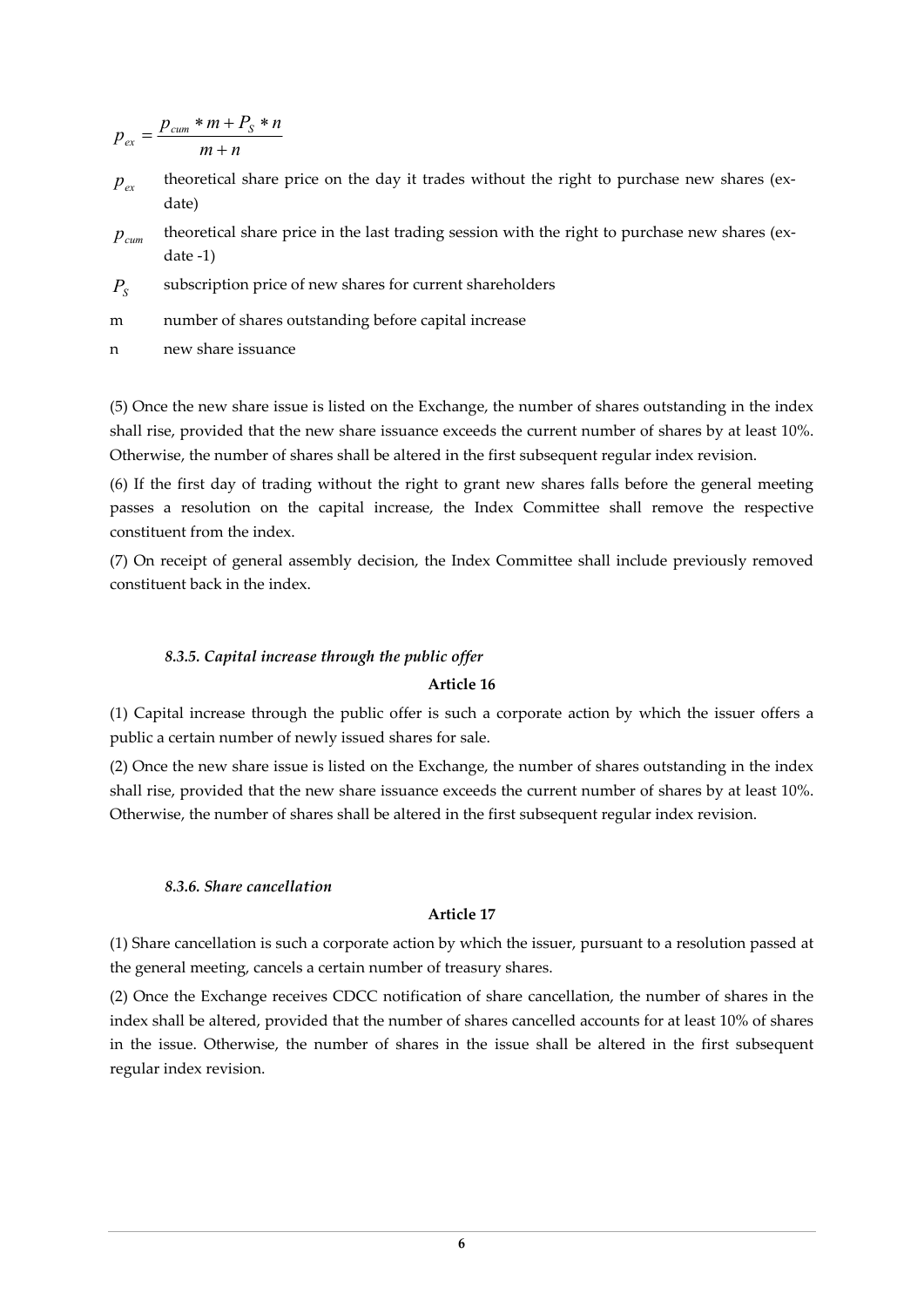### *8.3.7. Squeeze out*

## **Article 18**

(1) Squeeze out is such a corporate action by which, pursuant to a resolution passed at the general meeting, all the shares of minority shareholders are transferred to the majority shareholder against payment of an adequate cash compensation.

(2) On receipt of general assembly decision, the share shall be removed from the index after the close of trading.

## *8.3.8. Takeover*

# **Article 19**

(1) Company takeover is the takeover of the joint stock company pursuant to the Joint Stock Companies Takeover Act (OG 109/07 and 136/09).

(2) Once the Exchange receives notification of the takeover, depending on its outcome, the Index Committee may remove the respective share from the index, alter its weighting or keep its weighting**.**

### *8.3.9. Acquisition*

# **Article 20**

(1) Company acquisition is such a corporate action by which the target (acquired company) transfers all its assets to the acquiring company in exchange for the shares in the acquiring company so it ceases to exist without going into liquidation.

(2) On receipt of general assembly decision, the shares of the acquired company shall be removed from the index.

(3) The shares of the acquiring company shall remain in the index provided that they had been among its constituents before, with their weighting being altered if necessary. Otherwise, the acquiring company's shares shall not be included in the index but their inclusion shall be considered during the next regular index revision.

# *8.3.10. Merger*

# **Article 21**

(1) Company merger is such a corporate action by which the companies being merged transfer all their assets to a new company arising out of the merger (takeover company) so they cease to exist without going into liquidation.

(2) On receipt of general assembly decision, the shares of the acquired company or both companies shall be removed from the index.

(3) Otherwise, the takeover company's shares shall not be included in the index but their inclusion shall be considered in the next regular index revision.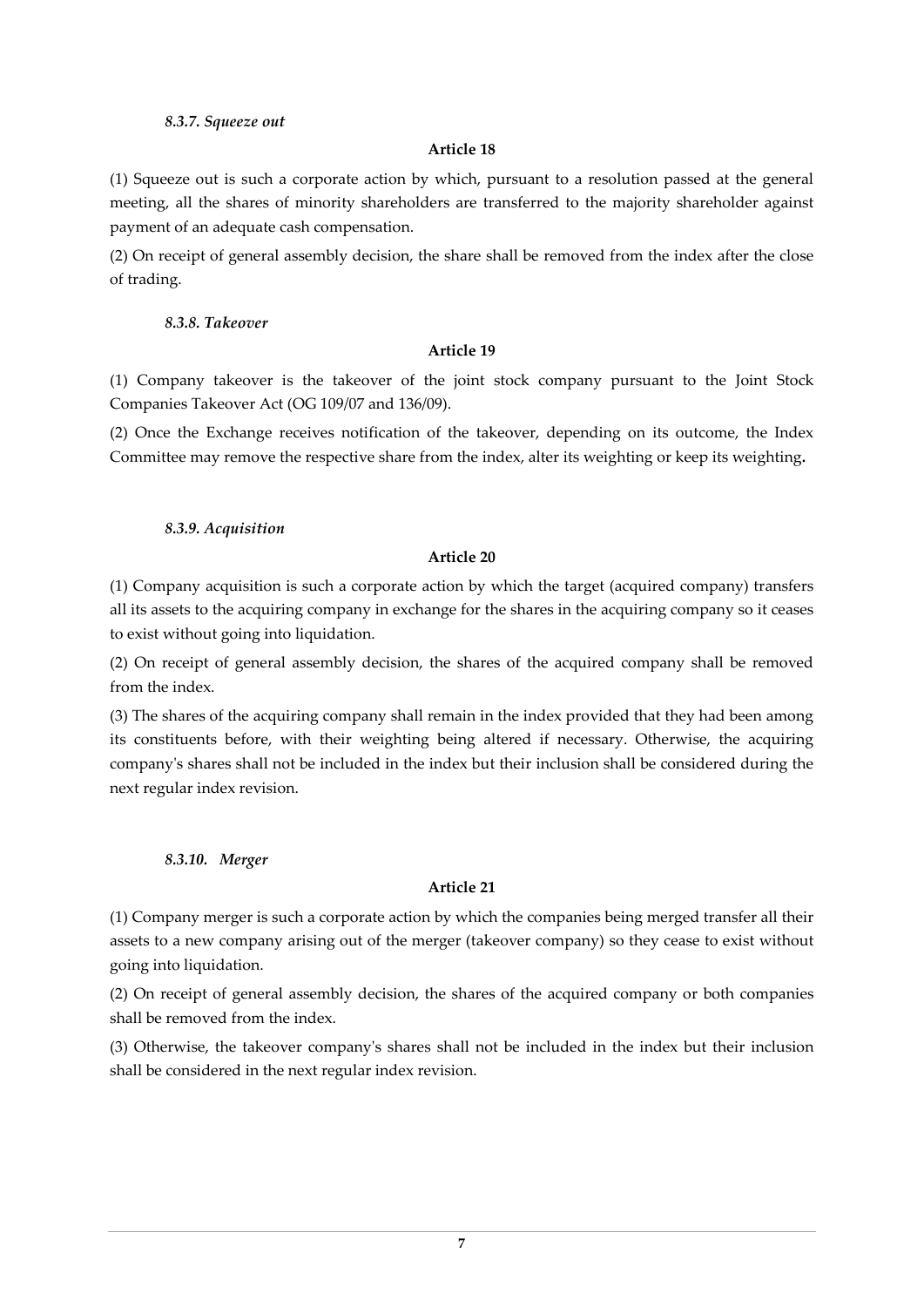### *8.3.11. Division by separation*

### **Article 22**

(1) Division by separation is such a corporate action by which one or more parts of assets of the company being divided are transferred to:

- one or more new companies being established for the purpose of separation (division by formation) or
- one or more companies which already exist (division by acquisition),

where the company being divided does not cease to exist but its equity capital is reduced.

(2) On receipt of general assembly decision, the shares of the company being divided may be removed from the index or their weighting may be altered.

# *8.3.12. Division by split-off*

### **Article 23**

(1) Division by split-off is such a corporate action by which one or more parts of assets of the company being divided are transferred to:

- one or more new companies being established for the purpose of split-off (division by formation) or
- one or more companies which already exist (division by acquisition),

where the company being divided ceases to exist without going into liquidation.

(2) On receipt of general assembly decision, the shares of the company being divided shall be removed from the index.

(3) The inclusion of shares in the companies arising from the split-off shall be considered in the next regular index revision.

# *8.3.13. Delisting of a particular share*

### **Article 24**

In case of delisting, the respective constituent shall be removed from the index.

# *8.3.14. Long-term trading suspension in respect of a particular share*

# **Article 25**

In case of a trading suspension which exceeds 15 (fifteen) consecutive trading days, at the end of the mentioned period, the Index Committee shall convene a meeting and decide to remove the respective constituent from the index, alter its weighting or keep its weighting.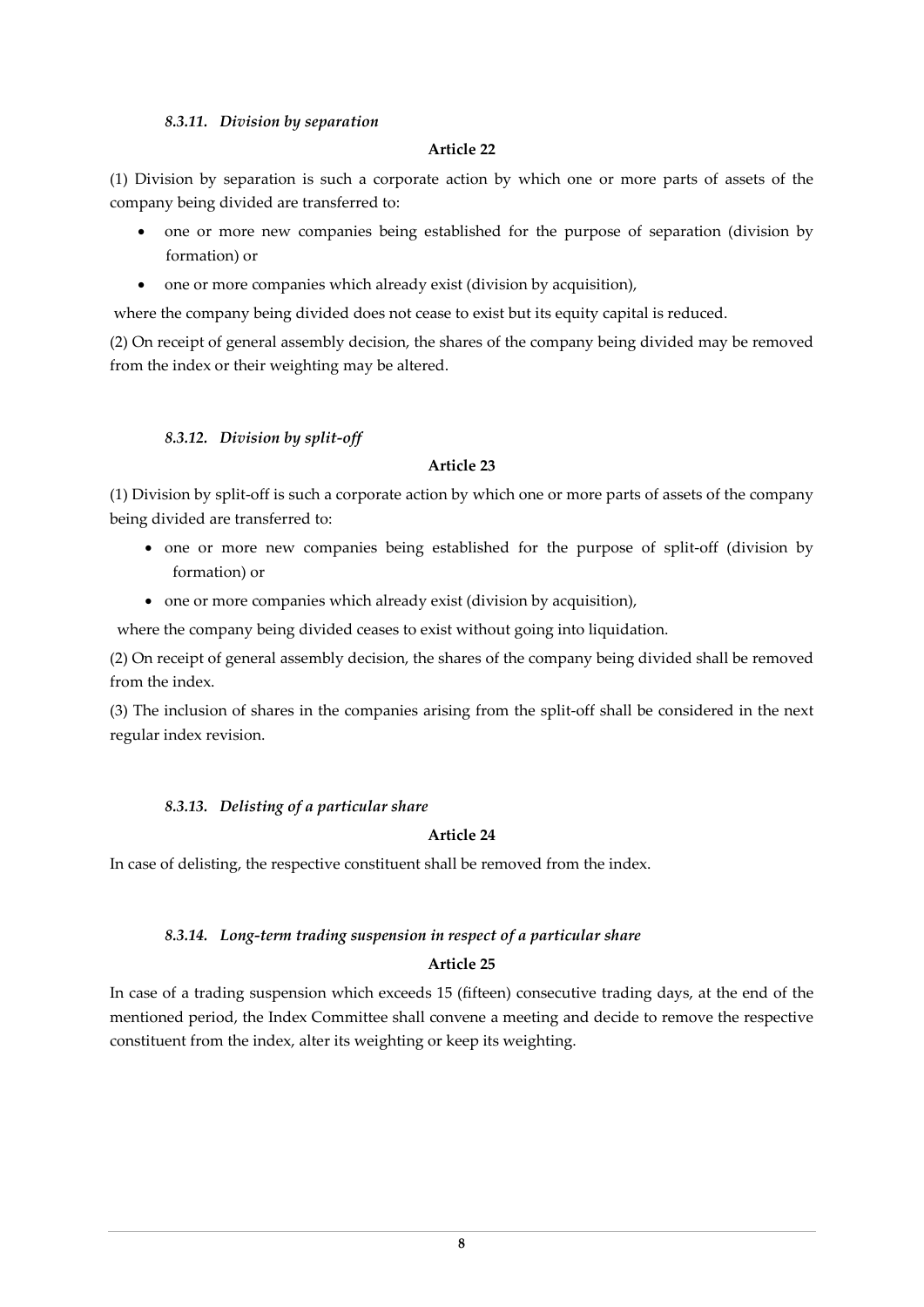### *8.3.15. Instigation of bankruptcy or liquidation proceedings against the company*

### **Article 26**

In case of bankruptcy or liquidation proceedings being instigated against the company, the respective constituent shall be removed from the index as soon as the Exchange learns of the occurrence of the said circumstance.

#### *8.3.16. Other circumstances*

#### **Article 27**

In case of corporate actions or events which are not regulated by this Resolution occurring, the Index Committee shall consider the need for extraordinary revision and, if necessary, conduct extraordinary revision to maintain the objectivity and credibility of the index and ensure its time comparability.

### *8.3.17. Discretionary decision-making*

# **Article 28**

In case of the foregoing corporate actions occurring, the Index Committee may decide to conduct an index base adjustment in a manner different from those described above if it believes such an adjustment to be more appropriate to the respective circumstances.

# *8.3.18. Cash dividend payment and dividend advance*

### **Article 29**

Cash dividend payment and dividend advance shall not give rise to the index revision.

### *8.4. Rapid index inclusion*

### **Article 30**

(1) The Index Committee may conduct an extraordinary revision to add a new share to the index in case that, according to share trading data, the respective share trades on 100% of all trading sessions in the first 30 (thirty) days from its listing, taking account of its market capitalisation and liquidity.

(2) In the event referred to in paragraph 1 of this Article, instead of removing another constituent from the index, it shall include a large number of shares than that stipulated by this Resolution.

### *9. Index Committee*

## **Article 31**

(1) The Index Committee shall consist of 5 (five) members appointed by the Management Board from among the Exchange staff, one of whom shall act as the Committee chairman.

(2) The Index Committee shall operate in meetings, of which minutes shall be kept.

(3) Committee meetings shall be convened by its chairman. Committee meetings may be regular or extraordinary. Regular meetings shall be convened for the purpose of regular index revision.